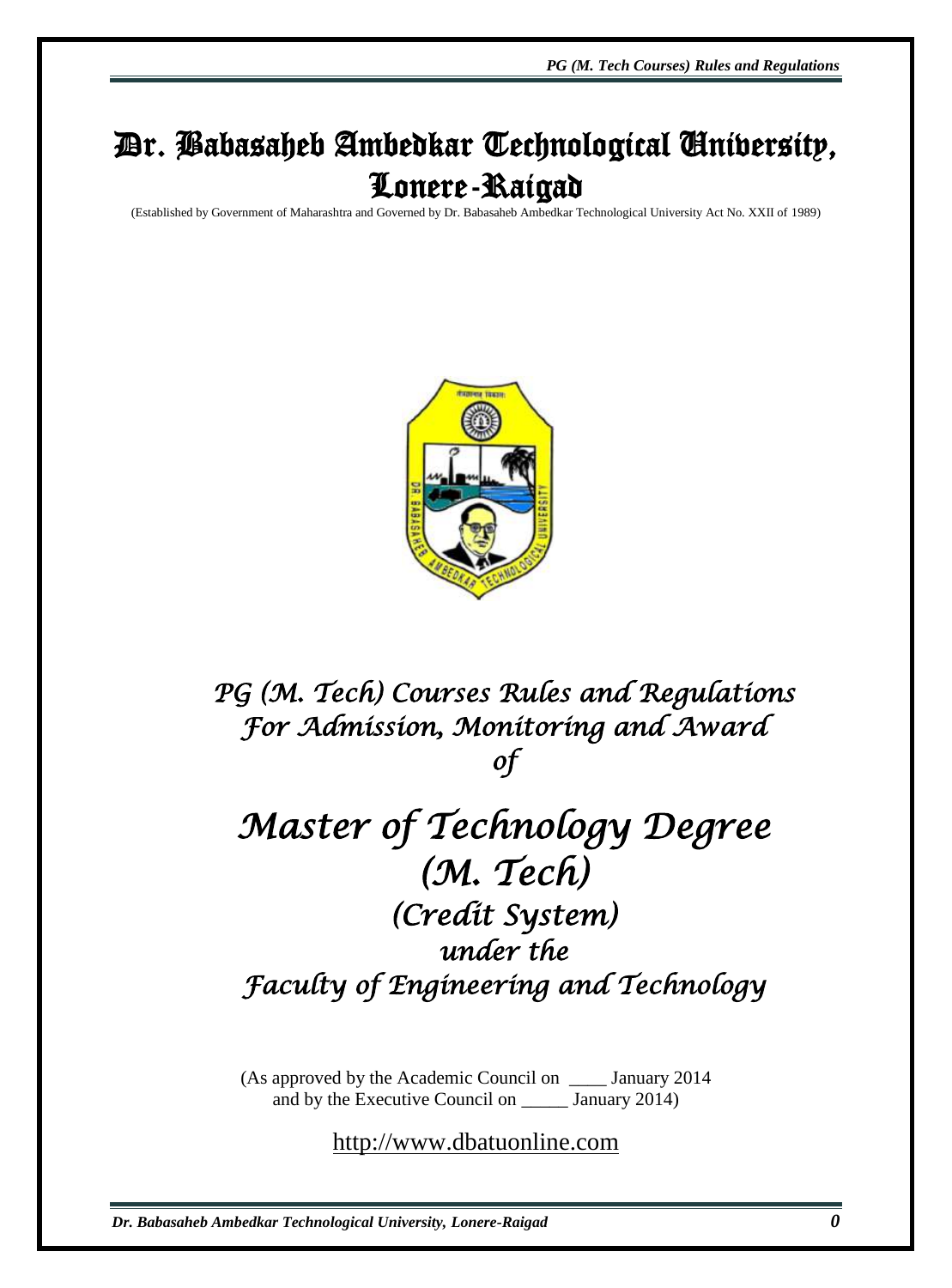Dr. Babasaheb Ambedkar Technological University will offer full-time Post Graduate, M. Tech Programs in the academic disciplines of Chemical Engineering, Power Systems Engineering, Environmental Engineering, Manufacturing Engineering, Electronics and Telecommunication Engineering, Thermal and Fluids Engineering, and Computer Engineering. These rules and regulations shall also be applicable for any new M. Tech Programs introduced by the University from time-to-time. The provisions contained in these Rules and Regulations will govern the conditions for imparting courses of study/instructions, conducting examinations and evaluation of students" performance leading to all M. Tech Programmes of the University.

### **1. Admission**

- **1.1** Admissions to M. Tech Programme will be made through a Centralized Admission Process (CAP) as prescribed by the Government of Maharashtra from time to time.
- **1.2** All students admitted shall be required to pay at the time of joining and also in the subsequent semesters prevalent tuition and other fees prescribed by the University (as per Government of Maharashtra directives) till they are on roll.
- **1.3** The University reserves the right to cancel the admission of any student, and ask him/her to discontinue his/her studies at any stage of his/her career on grounds of unsatisfactory academic performance, irregular attendance in classes or indiscipline. Rules regarding conduct and discipline are given in *Appendix – I*.

### **2. Academic Calendar**

The academic year will be divided into two semesters. The Academic Council of the University shall approve the schedule of academic activities for an academic year including the dates of registration, Periodic Tests, End Semester Examinations, and Inter Semester Break etc. and shall be referred to as the Academic Calendar for the year.

#### **3. Attendance requirements**

Attendance in all classes will be mandatory. A student may be debarred from appearing at an examination on the ground of unsatisfactory attendance.

- **3.1** Minimum required attendance in each theory / laboratory course will be 75 % for appearing at the end semester examination. Only in exceptional cases of prolonged illness or a calamity in the family, condonation of shortage of attendance up to 15% (i.e attendance to be 60% or more) may be granted by the Heads of the Department concerned. In any case if the attendance is less than 60% he/she will not be permitted to appear for the semester examination for that subject and he/she has to re-register for that subject when offered next.
- **3.2** A student of M. Tech programme is entitled to avail leave of absence for a total period of maximum 30 days in a calendar year.
- **3.3** Any absence over and above the prescribed limit of admissible leave shall entail deduction from the scholarship, if applicable, besides other action as may be decided by the University.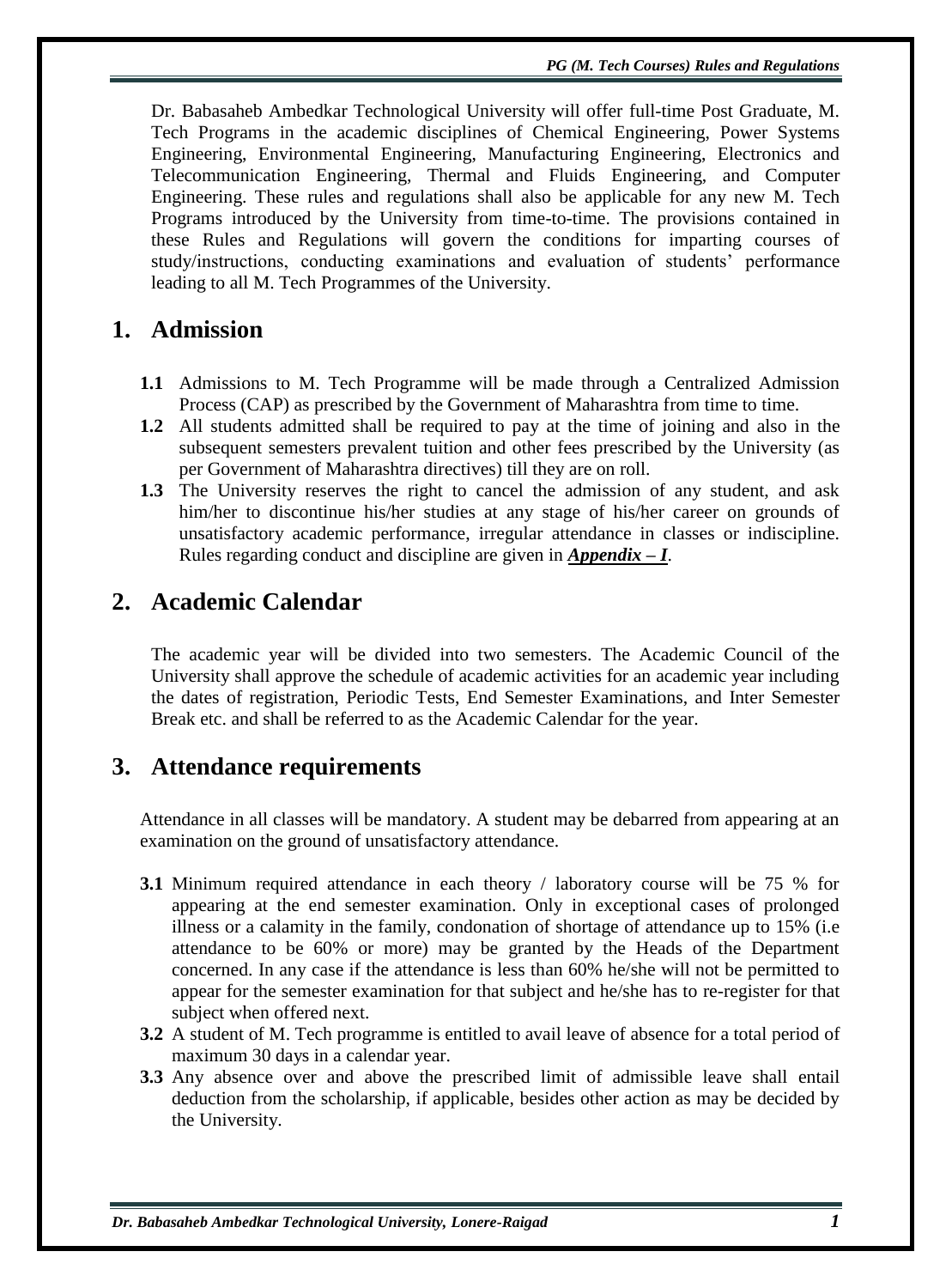# **4. Course Structure**

- **4.1** Teaching for the M. Tech Programme shall be reckoned in credits, as specified against each subject.
- **4.2** In order to qualify for a M. Tech degree of the University a student is required to complete all the credits specified in the scheme of instruction for that programme as approved by the University from time to time.
- **4.3** The curriculum for a M. Tech Programme shall comprise of core and elective subjects. The list of elective subjects may include subjects from allied/ interdisciplinary areas also.

## **5. Evaluation**

#### **5.1 Evaluation in the theory courses shall be done as follows, for a total of 100 marks.**

| Periodic Tests (2) | 40 marks (20 marks for each test) |
|--------------------|-----------------------------------|
| Comprehensive Viva | 10 marks                          |
| End Semester Exam  | 50 marks                          |
|                    |                                   |
| Total              | 100 marks                         |

#### **5.2 For subjects like laboratory/design (intra semester assessment)**

| Day to Day work<br>Examination/Viva |       | 30 marks<br>20 marks |
|-------------------------------------|-------|----------------------|
|                                     | Total | 50 marks             |

#### **6. Dissertation (Thesis) evaluation**

**6.1** Total 42 credits are assigned to the project work (dissertation) carried out by a student. The project work is divided into two stages. Stage I commence at the beginning of  $3<sup>rd</sup>$ semester with a weightage of 14 credits and will be assessed at the end of the  $3<sup>rd</sup>$ semester. Stage II commences at the beginning of  $4<sup>th</sup>$  semester with a weightage of 28 credits and will be assessed at the end of  $\tilde{4}^{th}$  semester. For the purpose of assessment, the performance of a student in the project work shall be divided into the following subcomponents with assigned weightage.

| Supervisor (Project Guide)                                                                      | $-30\%$ |
|-------------------------------------------------------------------------------------------------|---------|
| Departmental Project Assessment Committee                                                       |         |
| External Examiner                                                                               | $-40%$  |
| $\mathbf{r}$ , $\mathbf{r}$ , $\mathbf{r}$ , $\mathbf{r}$ , $\mathbf{r}$<br>.<br>$\blacksquare$ |         |

**6.2** External examiner shall be from outside the University.

- **6.3** The Dissertation/Thesis must be submitted on or before 31<sup>st</sup> July. The students who will not be able to submit the Dissertation/Thesis on or before  $31<sup>st</sup>$  July will not be allowed to appear for the regular examination/defense. They will have to appear in the subsequent supplementary examination/defense arranged by the University.
- **6.4** The project supervisor will periodically review the student progress over the period and finally give his assessment of the work done by the student.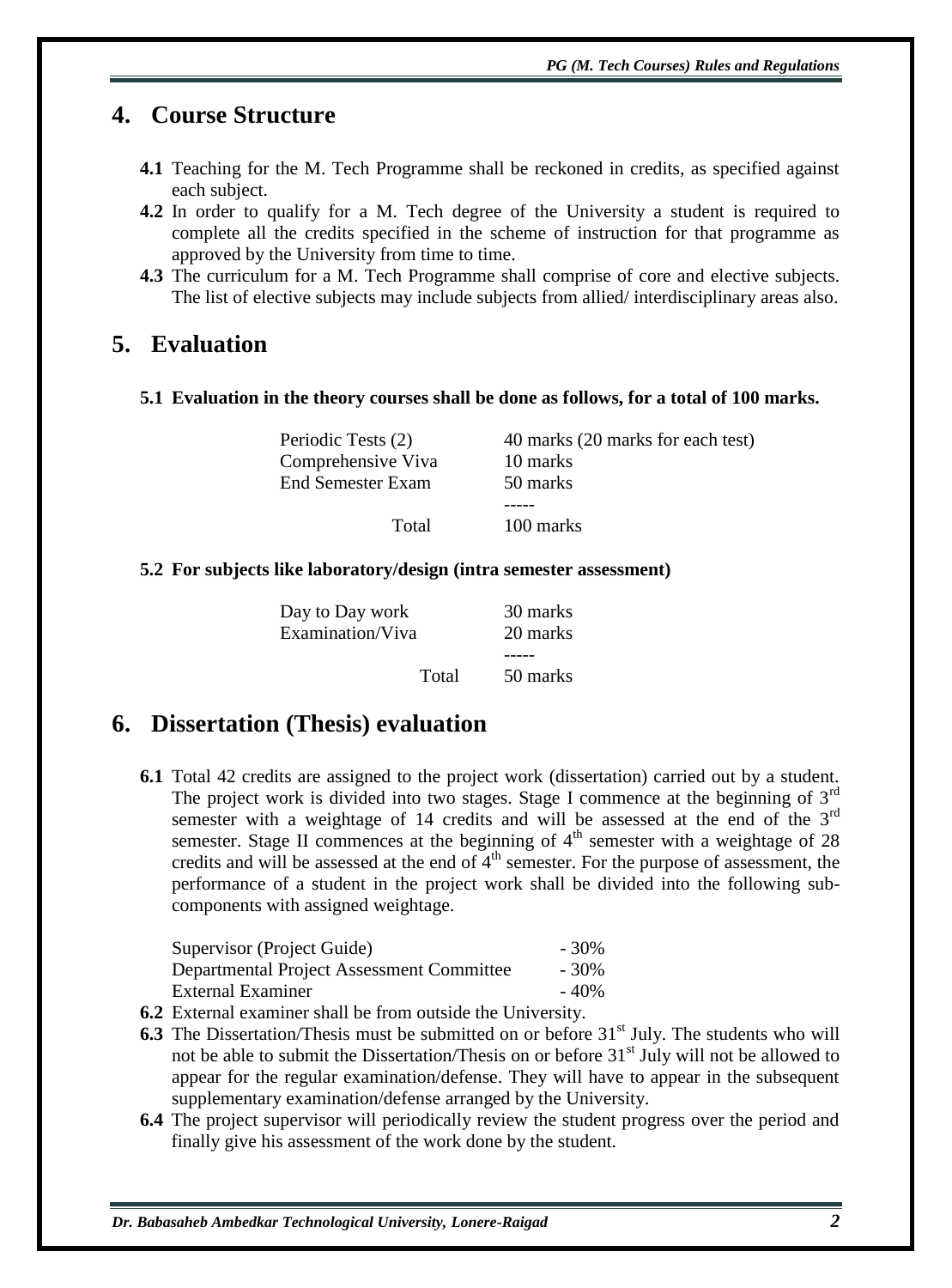## **7. Synopsis Seminar**

A student shall be required to present a synopsis seminar of the work and deliver a seminar talk of 20-25 minutes duration in  $4<sup>th</sup>$  semester as per the schedule announced by the Department. The synopsis seminar shall be assessed by Departmental Project Assessment Committee (DPAC) consisting of respective Head of the Department, supervisor of the student concerned, three faculty members nominated by the Head of the concerned Department from amongst the M. Tech supervisors. The student will be allowed to submit the dissertation/thesis subject to satisfactory defense of the synopsis. If the synopsis seminar is not found satisfactory the student will have to do more work as suggested by the DPAC. The student shall thereafter deliver another synopsis seminar within one month. The project assessment committee shall be at liberty to extend the duration of the project work by a maximum period of 3 months should they find that the level of work done has not been satisfactory.

## **8. Dissertation and Viva-Voce**

A student shall be required to submit a dissertation on the Project Work carried out by him/her. Three / four bound copies of the thesis (along with a soft copy to be submitted to the Controller of Examinations) shall be submitted to the Head of the Department on or before  $31<sup>st</sup>$  July. The soft copy of the dissertation will be sent by the Controller of Examinations via e-mail to the external examiner, appointed by the appropriate authority, from a panel of experts prepared by the University.

Dissertation viva-voce shall be arranged by the Controller of Examinations within thirty days (maximum). The external examiner will conduct the viva-voce along with the internal examiner.

# **9. Project in Collaboration with industry**

A student may, with the approval of Head of the Department, do the project work with an industry, a Research and Development Organization or another academic Institution/ University. The student shall acknowledge the involvement and/or contribution of an industry, R&D organization or University in completing the project in the dissertation and a certificate to this effect, issued by the supervisor from the industrial organization, will be appended to it.

It is mandatory for all students (especially those who do their project in an industry, R&D organization or University in India or abroad) to make a full disclosure of all data on which they wish to base their thesis. They cannot claim confidentiality as it would come into conflict with the industry's, R&D laboratory's or other University's own interests. Any tangible intellectual property other than copyright of thesis may have to be assigned to the Institute; the copyright of the thesis itself would however lie with the student as per the IPR policy in force at the time. The student"s thesis shall be rejected unless there is full and complete disclosure of data and the student will not be eligible for the degree of the Institute in such cases.

In addition to the Supervisor from the department guiding the project work a Co-Supervisor may be appointed from the Industry and Research Laboratories with the approval of the DPAC. A certificate from the Co-supervisor will be appended to the dissertation. A member of faculty of the University who is the internal Supervisor may, if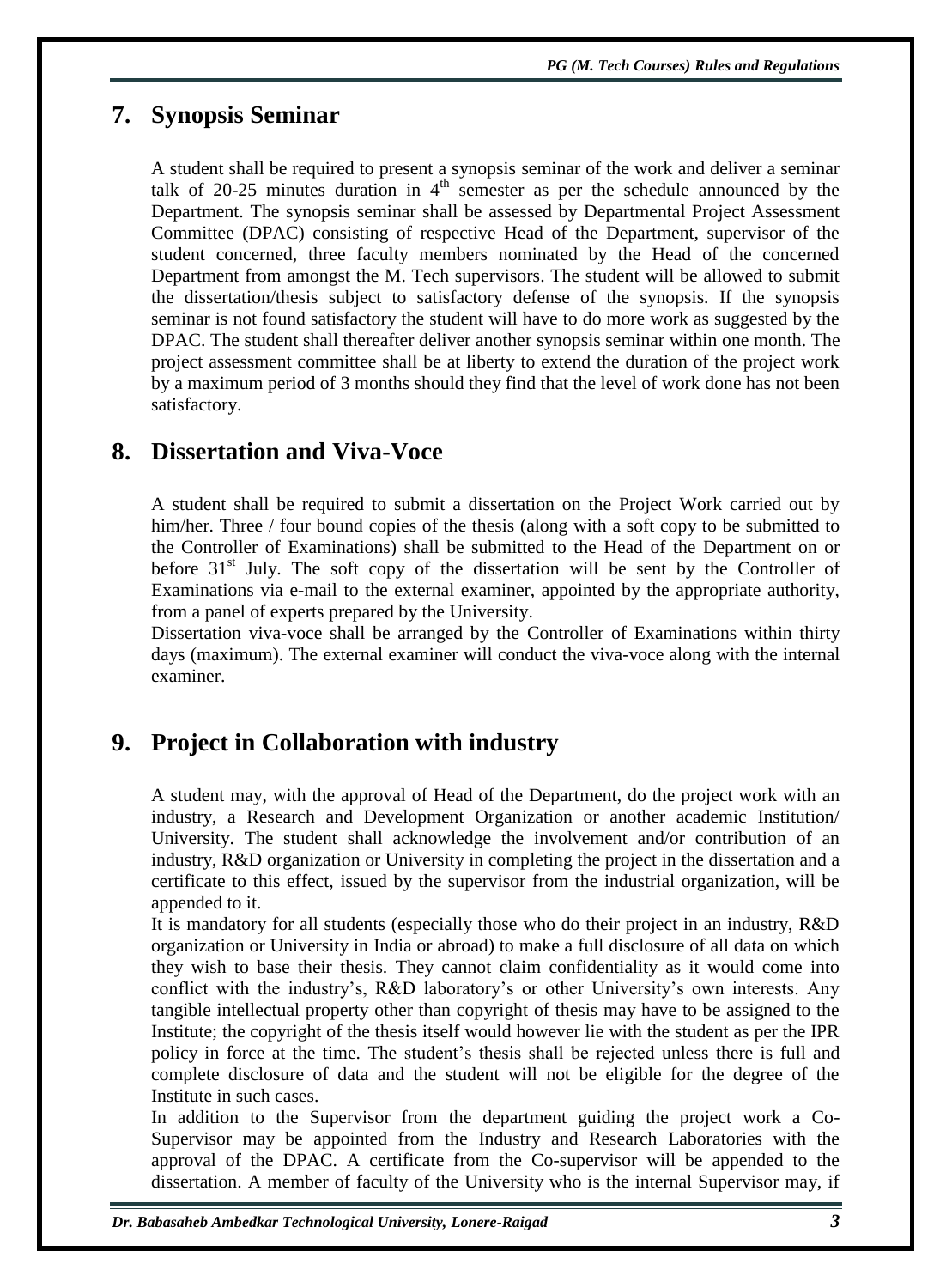felt necessary, visit the Industry or the Research Laboratory in connection with the Project of a student.

### **10. Registration**

- **10.1** All students of the post-graduate courses are required to register for the prescribed subjects at the commencement of each of the semester, on the day announced for such registration.
- **10.2** Registration of the students will be organized by the Heads of the Departments concerned.
- **10.3** A student, who does not register on the day announced for the purpose may be permitted, in consideration of any compelling reason, late registration within the next three working days on payment of a prevalent additional late fees as prescribed by the university. Normally no late registration will be permitted after the third working day from the scheduled date.
- **10.4** Only those students will be permitted to register who have cleared all University dues of the previous semester and made all required advance payment of University for the current semester for which they are registering.
- **10.5** A student of M. Tech Program may be allowed to withdraw temporarily (become non-resident) on the recommendation of his supervisor and the Head of the Department and with the approval of the Vice-Chancellor after he has successfully completed two/three semesters of the course work continuously. A student so permitted may submit his dissertation later, provided that in such a case the project work must be completed under the guidance of his supervisor after re-joining the University on payment of the prescribed fees. He must work for one full year after rejoining on his project work. The dissertation must be submitted within 5 years from the date of his first admission.
- **10.6** A student withdrawing himself, under the provisions of para 10.5 above, before the prescribed date for submission of dissertation shall not be allowed to submit his dissertation along with regular students of his batch.
- **10.7** Students who discontinued their studies without prior permission before completing the First (Autumn), Second (Spring) and Third semester course work shall be deemed to have abandoned his studies and their names will be struck off the rolls of the University with effect from the date of absenting from the classes.

### **11. Grading System**

**11.1** As a measure of students" performance a 7-scale grading system using the following letter grades and corresponding grade points per credit shall be followed:

| <b>Letter Grade</b>         | <b>Performance</b> | <b>Grade point</b> |
|-----------------------------|--------------------|--------------------|
| Ex.                         | Excellent          | 10                 |
| Α                           | Very good          | Ϋ                  |
| В                           | Good               | 8                  |
| $\mathcal{C}_{\mathcal{C}}$ | Fair               |                    |
|                             | Average            | 6                  |
| E                           | Pass               |                    |
| FF                          | Fail               |                    |

*Dr. Babasaheb Ambedkar Technological University, Lonere-Raigad 4*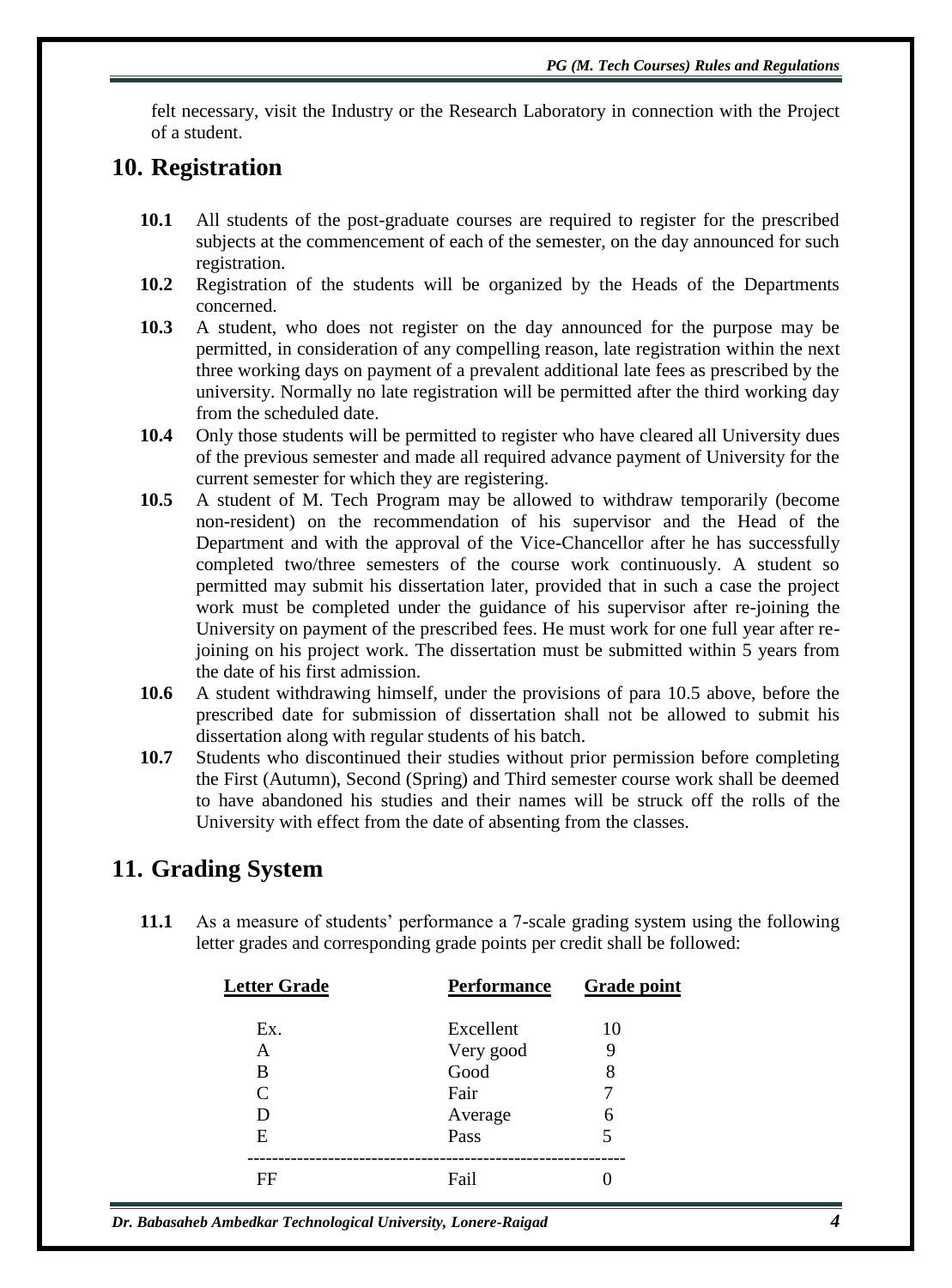In addition, there shall be two transitional grading symbols which can be used by the examiners to indicate the special position of a student in a course.

II – for "Incomplete assessment".

XX – for "Debarred".

**11.2** A semester Grade Point Average will be computed for each semester. The SGPA will be calculated as follows:

$$
\begin{array}{r}\n\text{n} \\
\sum C_i \times G_i \\
1 \\
\text{SGPA} = \begin{array}{r}\n1 \\
\text{n} \\
\sum C_i \\
1\n\end{array}\n\end{array}
$$

Where  $C_i$  = Credit for the course,  $G_i$  = the Grade Point obtained for the course and the summation is over all the courses taken in that semester and n is the number of courses registered for the semester.

**11.3** Starting from II semester a Cumulative Grade Point Average (CGPA) will be computed for every year at the end of every semester.

The CGPA would give the cumulative performance of the student from the first semester up to the end of the semester to which it refers and calculated as follows.

$$
\frac{m}{\sum S_k} x C_k
$$
  
CGPA = 1  

$$
\frac{m}{\sum C_k}
$$

Where 'm' is the total number of semesters under consideration.  $C_k$  is the total number of credits registered for during a particular semester.  $S_k$  is the SGPA of that semester.

- **11.4** The CGPA, SGPA and the grades obtained in all the subjects in a semester will be communicated to every student at the end of every semester.
- **11.5** Both SGPA and CGPA will be rounded off to the second place of decimal and recorded as such. Whenever these grade point averages are to be used for the purpose of determining the inter-se merit ranking of a group of students, only the rounded off values will be used.
- **11.6** When a student gets the grade 'II' for incomplete assessment for any subject(s) during a semester, the SGPA of that semester and the CGPA at the end of that semester will be tentatively calculated ignoring this (these) subject(s). After the 'II' grade(s) has (have) been converted to appropriate grades, the SGPA and CGPA for the semester will finally be recalculated after taking into account these grades.
- 11.7 When a student gets the 'FF' grade in any subject during a semester, the SGPA and the CGPA from that semester onwards will be tentatively calculated, taking only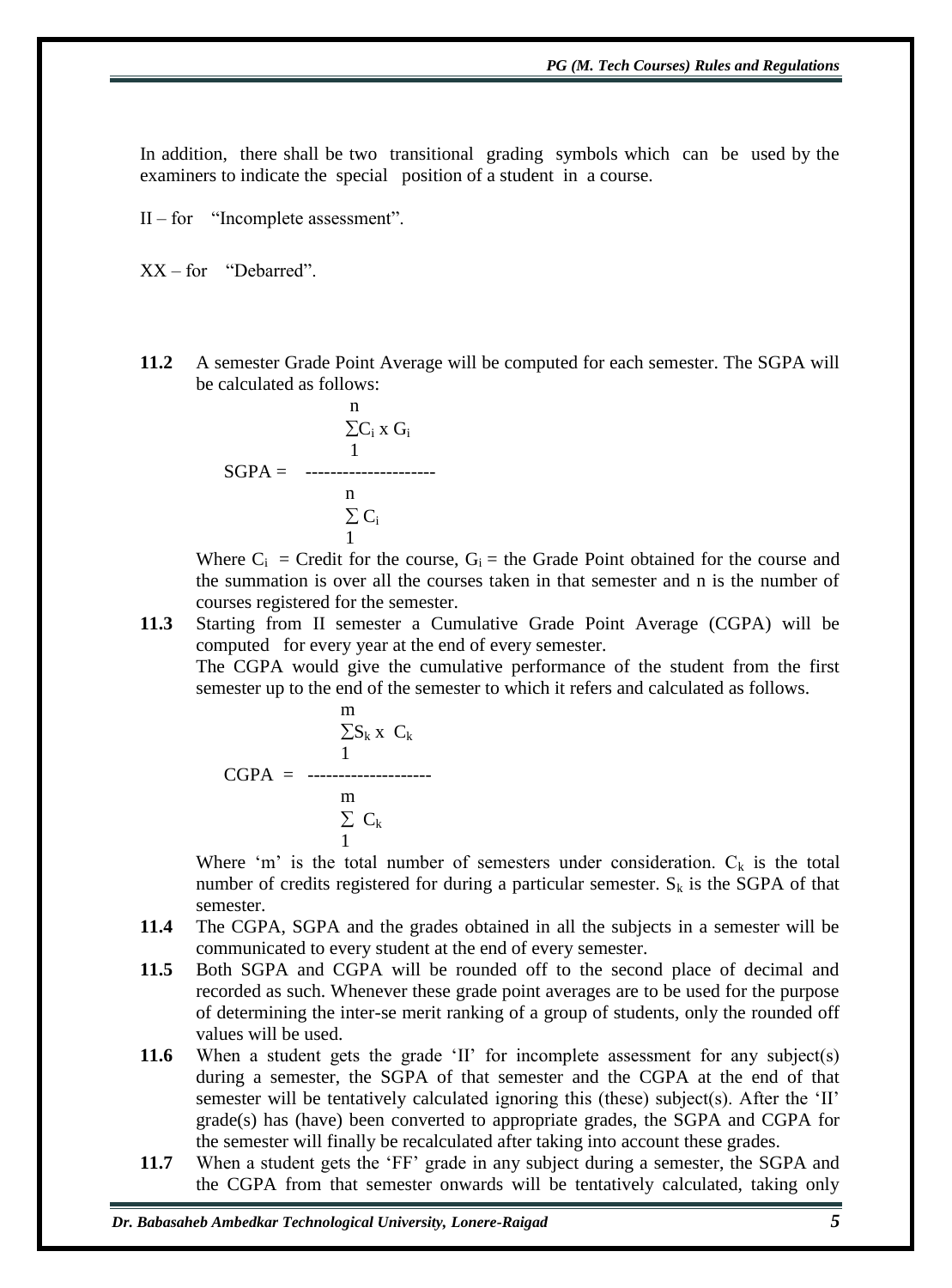'zero point' for each such 'FF' grade. After the 'FF' grade has been substituted by better grades during a subsequent semester, the SGPA and CGPA of all the semesters starting from the earliest semester in which the "FF" grade has been updated will be recomputed and recorded to take this change of grade into account.

# **12. Awarding of Grades**

- **12.1** There will be continuous assessment of a student"s performance throughout the semester and grades will be awarded by the teacher concerned or by the appropriate committee appointed for the purpose.
- **12.2** In the case of theory subjects:
	- a) The periodic tests, and end semester examinations will be conducted by the University as per the schedule notified in the academic calendar.
	- b) For theory subjects, the final grades will be awarded on the basis of Periodic Tests, Comprehensive Viva and End-Semester examination according to the weightage specified in para 5.1.
	- c) The final grades for a subject must be submitted to the Head of the Department by the teacher concerned within Five Days of the date on which the end semester examination for that subject has been held.
- **12.3** For subjects like laboratory/design, workshop practices, etc. the evaluation will be based on the weightage as specified in para 5.2.
- **12.4** A Seminar/Project evaluation based on the weightage as specified in para 6.1.
- **12.5** In converting the percentage of marks obtained by the students to letter grades the following grading system will be used. The numerical score awarded shall correspond to a letter grade according to the following table.

| % of Numerical marks                      | Grade         |
|-------------------------------------------|---------------|
|                                           |               |
| 91 % and above                            | Ex            |
| 81 % or above but less than 91 %          | A             |
| 71 % or above but less than 81 %          | B             |
| 61 % or above but less than 71 %          | $\mathcal{C}$ |
| 51 % or above but less than 61 %          | D             |
| 45 % or above but less than 51 % (Theory) | E             |
| <b>Below 45 %</b>                         | FF            |

# **13. Examinations**

- **13.1** Students will be permitted to appear in the examinations of only those subjects for which they have registered themselves in the beginning of a semester.
- **13.2** A student can appear for re-examinations in the subject(s) concerned in which he/she gets "FF" grade. The re-examinations pertaining to both even and odd semesters will be conducted as per the schedule notified in the academic calendar. In re-examination the student will be given one grade lower than the actual performance grade except in the case of Grade "E" which will remain unchanged. The student will apply in a prescribed form together with necessary fees in order to appear in the reexaminations.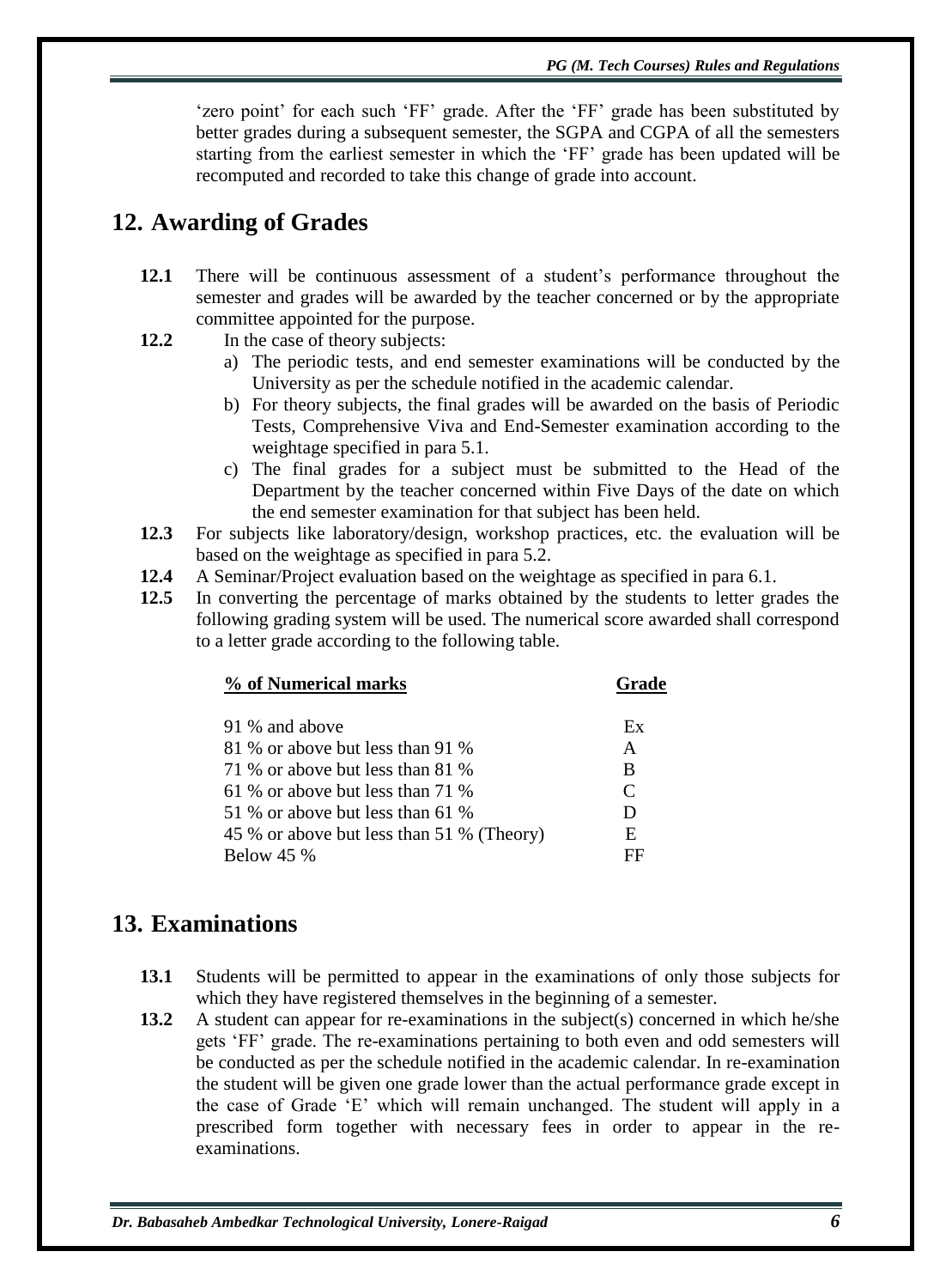- **13.3** Students with FF grades also have an option to re-register for the subject (s) in which they had failed, in the following Autumn Semester or Spring semester. In such a case they will be entitled to full credit according to performance at the examination.
- **13.4** A student whose performance in any of the parts of the project work has been unsatisfactory, may be assigned additional work on the same problem or assigned a new problem by the Supervisor. If the student is assigned additional work then he/she will have to complete the work and appear at Viva-voce as per the schedule announced by the Controller of Examinations. If the student is assigned a new problem on account of any reason, the student will have to submit the dissertation and complete the viva-voce by  $31<sup>st</sup>$  December of that calendar year. The student will not be eligible for scholarship during the extended period of his stay but will have to pay project prescribed fees during the extended period of stay.

# **14. The incomplete grade 'II' and debarred grade 'XX'**

- **14.1** The grade 'II' may be temporarily given to a student who is unable to appear in the end-semester examination because of:
	- a) Illness or accident which disables the student from appearing in the examination. This must be duly supported by a proper certificate issued by a competent Doctor/Medical Officer and approved by the respective Heads of the Departments.
	- b) A calamity in the family at the time of the examination which, in the opinion of the Head of the Department required the student to be away from the campus.
- **14.2** In an exceptional case, if a student is unable to appear at a periodic test for any of the compelling reasons mentioned above, the teacher concerned, may conduct a test with same weightage with the prior approval of Head of the Department.
- **14.3** A student who has been awarded grade 'II' in a subject in the end-semester examination shall have the option to either,
	- a) appear at a re-examination to be held by the Department by filling in the application in prescribed form together with payment of necessary fees. In the re-examination the student will be awarded actual grade obtained from the performance in the examination. Or
	- b) re-register for the subject in the subsequent semester in which it is offered. In such case the student is entitled to full credit in accordance with the performance.

No re-examination will be held in laboratory/Design subjects. The student has to reregister during a regular semester.

**14.4** Debarred grade "XX"

A student who

- a) is absent for a major part of a semester, or
- b) does not complete a major part of the laboratory / design/ seminar work etc, or
- c) does not appear in the periodic tests without any acceptable ground

shall be awarded grade "XX" and he shall be debarred from appearing at the end semester examination of the corresponding subject (s).

**14.5** A student who is debarred from appearing at an end-semester examination for reasons as specified by para 14.4 will be required to re-register for the subject(s) in the next semester when they are offered by the Department, subject to other conditions of the regulations.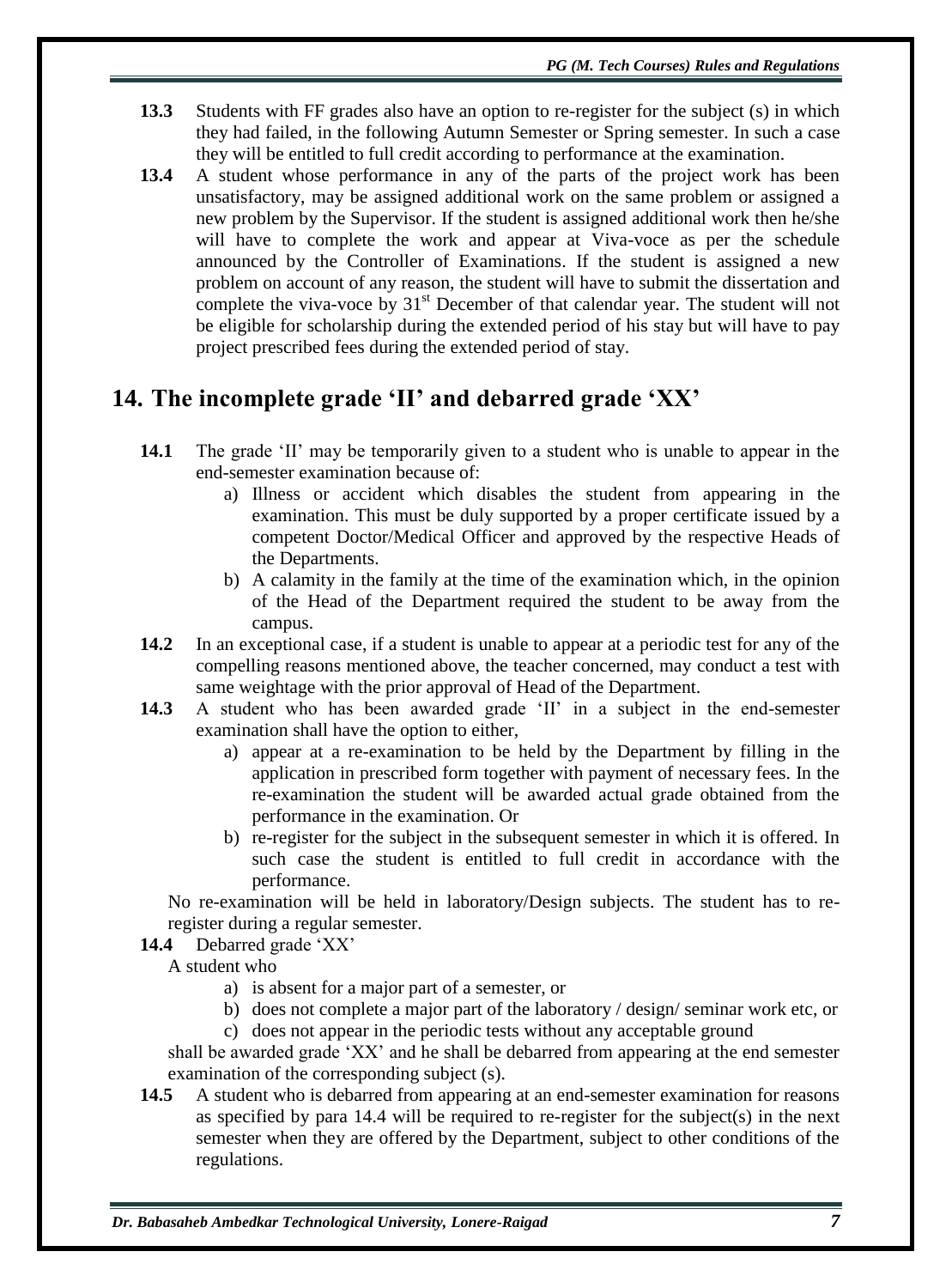# **15. Graduation Requirements**

- **15.1** In order to qualify for a M. Tech Degree of the University, a student must
	- a) Have completed all the credit requirements for the degree, as prescribed by the Academic Council, with grade "E" or a higher grade in each of the subjects etc. for which the student registered in all the semesters.
	- b) Have obtained a CGPA of 6.00 or more at the end of the semester in which the student completes all the requirements (including the dissertation), for the degree.
	- c) A student securing CGPA below 6.6 at the end of  $4<sup>th</sup>$  semester of M. Tech programme will be awarded "Second Division". A student securing CGPA of 6.6 and above but below 7.5 will be awarded "First Class" and a student securing CGPA of 7.5 and above will be awarded "First Class with Distinction'.
- **15.2** A student who has qualified for the degree will be admitted to it only after the student has cleared all University dues, if any, outstanding against him/her and has returned all library books borrowed by him/her and also returned instruments, Department library books etc. in good condition.

# **16. Conduct and Discipline**

Students shall conduct themselves within and outside the precincts of the University in a manner befitting the students of a Technological University of a state.

# **17. Relaxation**

The Academic Council may, under exceptional circumstances, consider any case of a student having a minor deficiency in respect of any of the requirements stated in these regulations and relax the relevant provision of these regulations on the merit of the case. The grounds on which such relaxation is granted shall invariably be recorded and cannot be cited as precedence.

#### @@@\*\*\*@@@

#### *APPENDIX – I*

#### **RULES REGARDING CONDUCT AND DISCIPLINE**

Following rules shall be in force to govern the conduct and discipline of all students:

- **1.** The students shall show due respect to the teachers of the University/ Institute, the Rector of the hall of Residence, the Sports Officers of the Gymkhana and the Officers of the National Cadet Corps; proper courtesy and consideration should be extended to the employees of the University and the Hostels. They shall also pay due attention and courtesy to visitors.
- **2.** No married accommodation shall be provided to any student. The following acts of omission and / or commission shall constitute gross violation of the code of conduct and are liable to invoke disciplinary measures:
	- Ragging

#### *Dr. Babasaheb Ambedkar Technological University, Lonere-Raigad 8*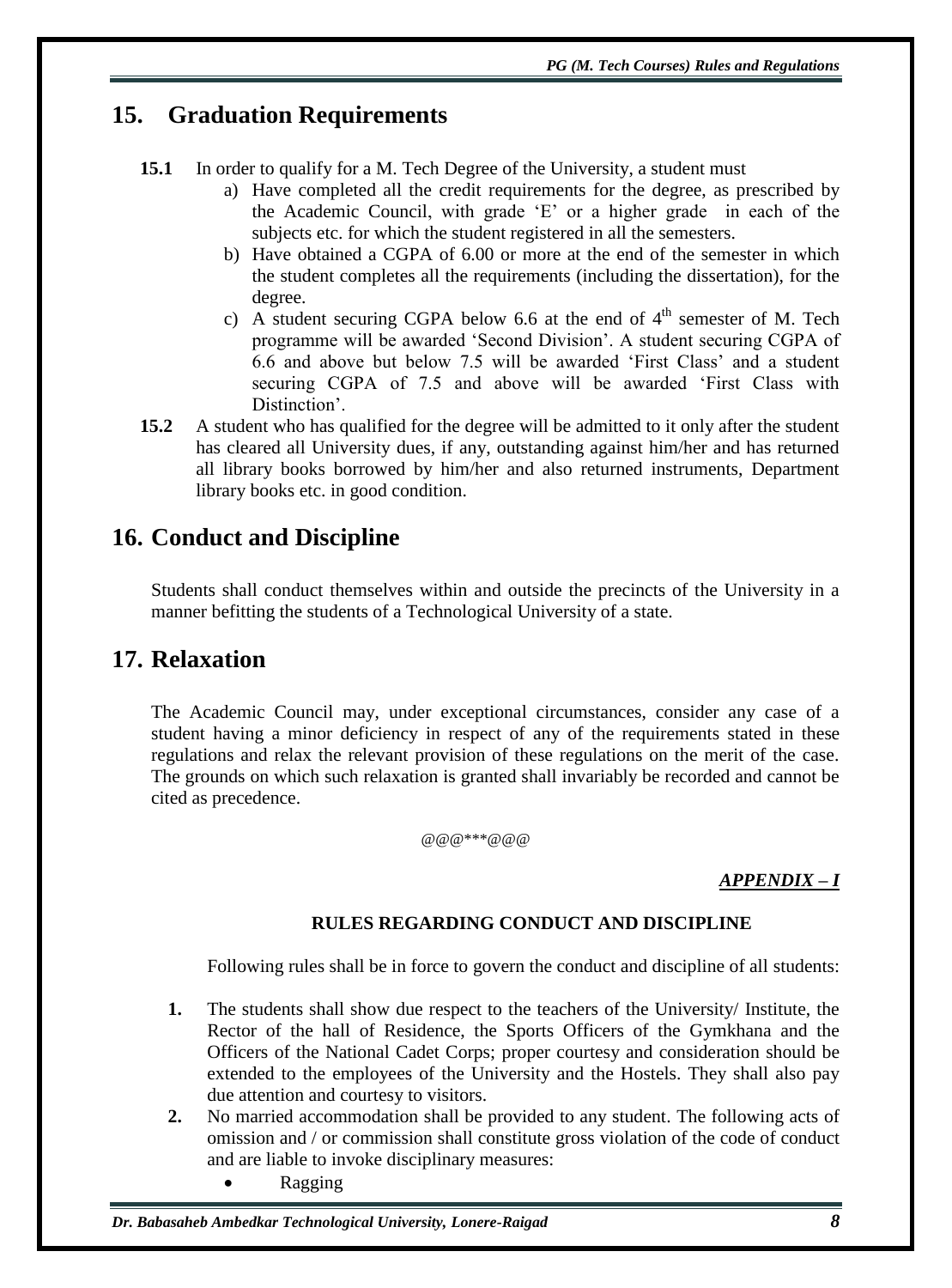- Furnishing false statement of any kind in the form of application for admission or for award of scholarship etc.
- Displaying lack of courtesy and decorum: resorting to indecent behavior anywhere within or outside the campus.
- Willfully damaging or stealthily removing any property/belonging of the University/ Institute / Hostel or fellow students.
- Possession, consumption or distribution of alcoholic drinks or any kind of hallucinogenic drugs.
- Adoption of unfair means in the examinations.
- Organizing or participating in any group activity in company with others in or outside the campus without prior permission of Registrar.
- Mutilation or Unauthorized possession of library books
- Resorting to noisy and unseemly behavior, disturbing studies of fellow students.
- Not intimating his/her absence to the Rector of the Hostel before availing any leave.

Commensurate with the gravity of the offence the punishment may be reprimand, fine, expulsion from the Hall, debarment from an examination, rustication for a specified period or even outright expulsion from the University.

- **4.** For an offence committed in a Hall of Residence, in the Department or a classroom and elsewhere, the Chief Warden or the Head of the Department, and the Registrar respectively shall have the authority to reprimand or impose fine or take any other suitable measures. All cases involving punishment other than reprimand shall be reported to the Chairman of the Standing Disciplinary Committee.
- **5.** All major acts of indiscipline, which may have serious repercussion on the general body of students and /or which may warrant a uniform and more formalized nature of investigation, shall be handled by the Standing Disciplinary Committee for all PG (M. Tech) Programme appointed by the Vice-Chancellor.

The Standing Disciplinary Committee consists of the following ex-officio and other members:

- Registrar Chairman
- Chief Rector
- Rector of the Hall of Residence of which the student concerned is a resident.
- One member of faculty nominated by the Vice-Chancellor, by rotation for two years.
- One of the student representatives to be nominated by the Vice-Chancellor for one year.
- The Asst. Registrar/ Superintendent (Student Section) Member **Secretary**

In addition, the Chairman may invite any other person(s) to be associated with the proceedings of a particular case, if his/her participation is considered necessary in disposing of the matter. Recommendation of the Committee, which will include the suggested punishment in cases of guilt proven, will be forwarded to the Vice-Chancellor for necessary action.

- **6.** Cases of adoption of unfair means in an examination shall be dealt with by the **Committee on Examination Malpractice** consisting of the following members:
	- a) One senior faculty member nominated by the Vice-chancellor will be the Chairman
	- b) Three Heads of the Department nominated by the Vice-chancellor Member